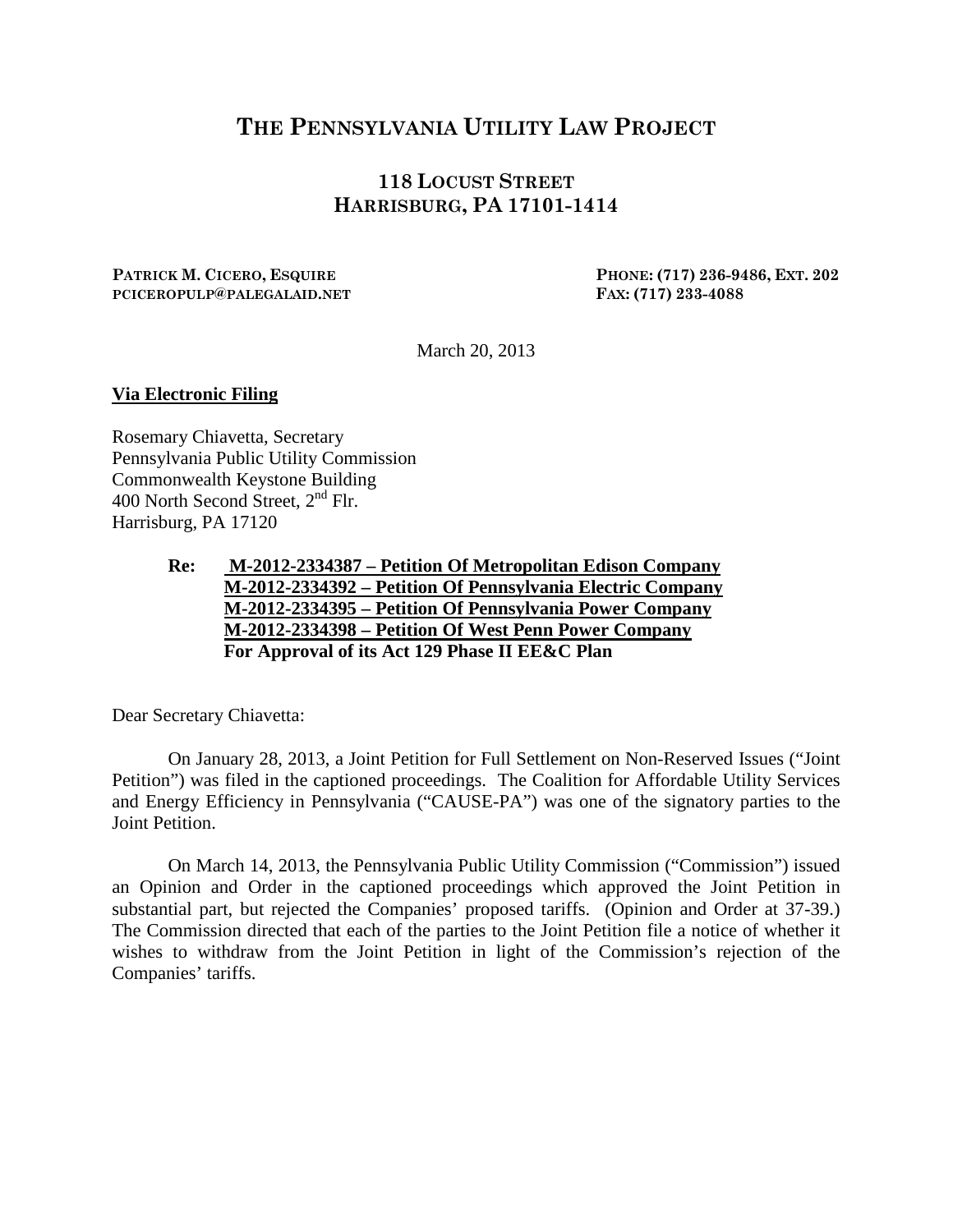CAUSE-PA, through its counsel at the Pennsylvania Utility Law Project, hereby notifies the Commission and other parties that it does not wish to withdraw from the settlement and continues to believe that the Settlement is in the public interest.

Respectfully submitted,

**PENNSYLVANIA UTILITY LAW PROJECT** *Counsel for CAUSE-PA*

\_\_\_\_\_\_\_\_\_\_

Patrick M. Cicero

## **Certificate of Service**

I hereby certify that I have this day served copies of foregoing document, via Email and US Postal Service First Class Mail upon the statutory parties and counsel of record in the captioned matters as set forth below in accordance with the requirements of 52 Pa. Code § 1.54:

HON. ELIZABETH H. BARNES ADMINISTRATIVE LAW JUDGE P.O. BOX 3265 HARRISBURG PA 17105-3265

KATHY JO KOLICH ESQUIRE FIRSTENERGY SERVICE COMPANY 76 SOUTH MAIN STREET AKRON OH 44308

LAUREN M LEPKOSKI ESQUIRE FIRSTENERGY SERVICES CO 2800 POTTSVILLE PIKE PO BOX 19612 READING PA 19612

JOHN F POVILAITIS ESQUIRE BUCHANAN INGERSOLL & ROONEY PC 409 NORTH SECOND STREET SUITE 500 HARRISBURG PA 17101-1357

DANIEL G ASMUS ESQUIRE OFFC. OF SMALL BUSINESS ADVOCATE 300 NORTH SECOND STREET SUITE 1102 HARRISBURG PA 17101

CHRISTY M APPLEBY ESQUIRE CANDIS A TUNILO ESQUIRE OFFICE OF CONSUMER ADVOCATE 555 WALNUT STREET FIFTH FLOOR, FORUM PLACE HARRISBURG PA 17101-1923

HEATHER M LANGELAND ESQUIRE **PENNFUTURE** 200 FIRST AVENUE, SUITE 200 PITTSBURGH PA 15219